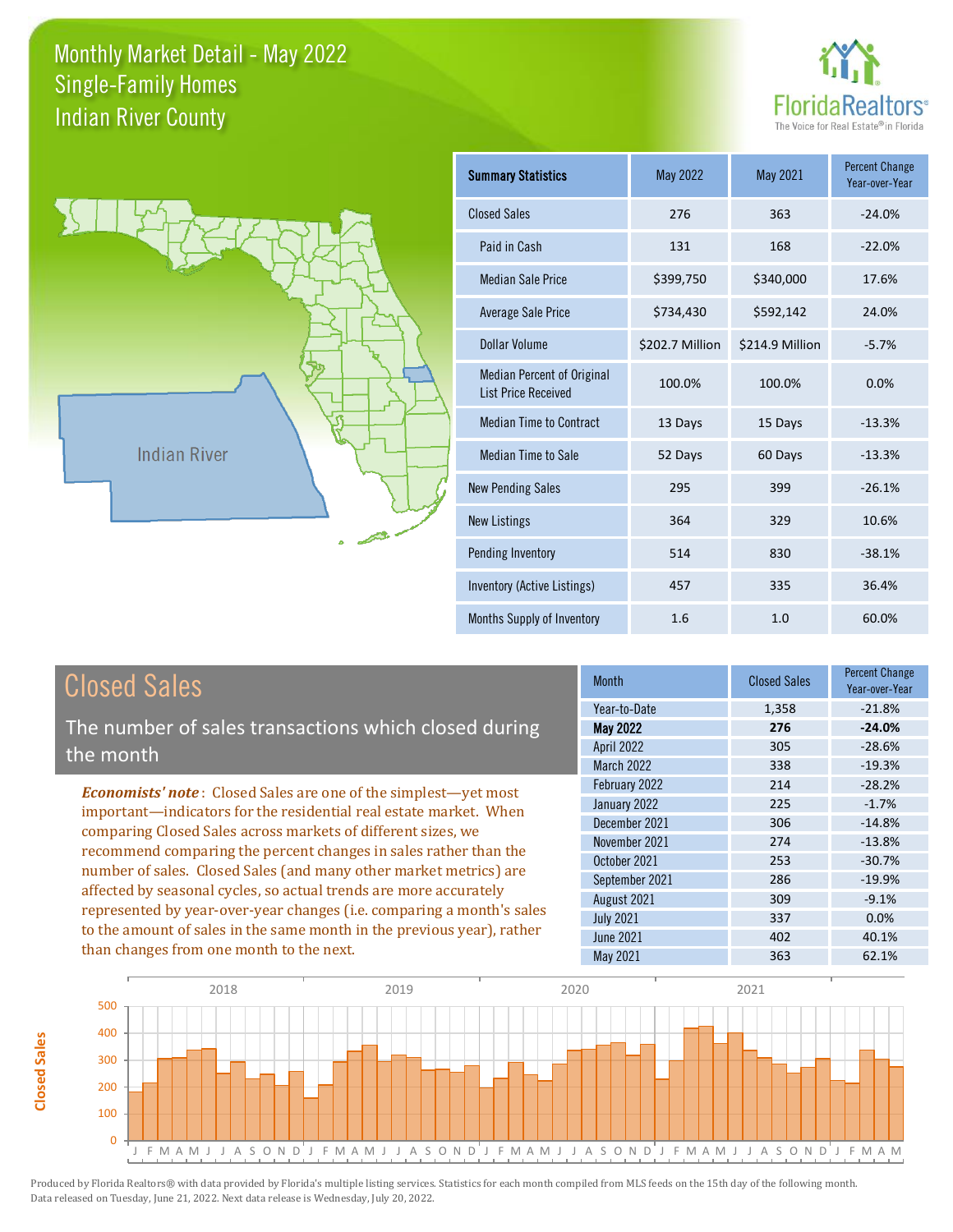this statistic should be interpreted with care.



138 38.0%

| Cash Sales                                                                     | <b>Month</b>      | <b>Cash Sales</b> | <b>Percent Change</b><br>Year-over-Year |
|--------------------------------------------------------------------------------|-------------------|-------------------|-----------------------------------------|
|                                                                                | Year-to-Date      | 617               | $-19.6%$                                |
| The number of Closed Sales during the month in which                           | <b>May 2022</b>   | 131               | $-22.0%$                                |
| buyers exclusively paid in cash                                                | <b>April 2022</b> | 131               | $-30.3%$                                |
|                                                                                | <b>March 2022</b> | 162               | $-14.3%$                                |
|                                                                                | February 2022     | 89                | $-27.6%$                                |
|                                                                                | January 2022      | 104               | 5.1%                                    |
| <b>Economists' note:</b> Cash Sales can be a useful indicator of the extent to | December 2021     | 122               | $-9.6%$                                 |
| which investors are participating in the market. Why? Investors are            | November 2021     | 116               | 4.5%                                    |
| far more likely to have the funds to purchase a home available up front,       | October 2021      | 109               | $-13.5%$                                |
| whereas the typical homebuyer requires a mortgage or some other                | September 2021    | 115               | 42.0%                                   |
| form of financing. There are, of course, many possible exceptions, so          | August 2021       | 127               | 24.5%                                   |



July 2021

# Cash Sales as a Percentage of Closed Sales

The percentage of Closed Sales during the month which were Cash Sales

*Economists' note* : This statistic is simply another way of viewing Cash Sales. The remaining percentages of Closed Sales (i.e. those not paid fully in cash) each month involved some sort of financing, such as mortgages, owner/seller financing, assumed loans, etc.

| <b>Month</b>      | <b>Percent of Closed</b><br>Sales Paid in Cash | <b>Percent Change</b><br>Year-over-Year |
|-------------------|------------------------------------------------|-----------------------------------------|
| Year-to-Date      | 45.4%                                          | 2.7%                                    |
| <b>May 2022</b>   | 47.5%                                          | 2.6%                                    |
| April 2022        | 43.0%                                          | $-2.3%$                                 |
| <b>March 2022</b> | 47.9%                                          | 6.2%                                    |
| February 2022     | 41.6%                                          | 0.7%                                    |
| January 2022      | 46.2%                                          | 6.9%                                    |
| December 2021     | 39.9%                                          | 6.1%                                    |
| November 2021     | 42.3%                                          | 21.2%                                   |
| October 2021      | 43.1%                                          | 24.9%                                   |
| September 2021    | 40.2%                                          | 77.1%                                   |
| August 2021       | 41.1%                                          | 37.0%                                   |
| <b>July 2021</b>  | 40.9%                                          | 37.7%                                   |
| June 2021         | 41.0%                                          | 25.0%                                   |
| May 2021          | 46.3%                                          | 47.9%                                   |

June 2021 **165** 75.5%

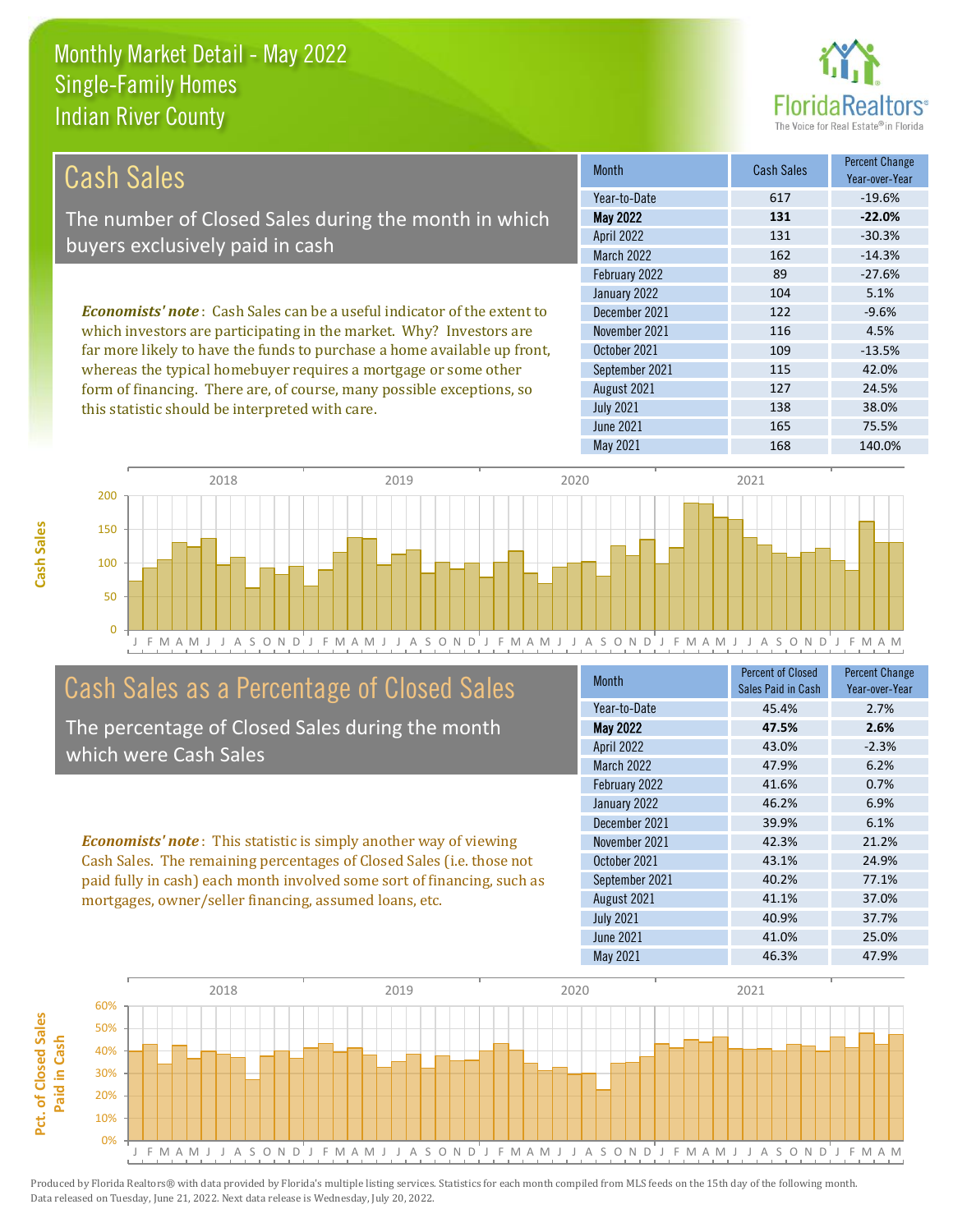

#### Month Median Sale Price Percent Change Year-over-Year May 2022 **\$399,750 17.6%** Year-to-Date \$375,000 18.3% October 2021 5319,000 15.6% April 2022 \$386,940 19.1% March 2022 \$375,000 13.6% December 2021 **\$340,417** 14.2% November 2021 **\$349,000** 23.7% February 2022 \$360,000 25.1% January 2022 **\$355,500** \$355,500 September 2021 **\$320,000** 20.8% August 2021 30.2% July 2021 **\$335,000** \$335,000 30.2% June 2021 **\$330,000** 24.5% May 2021 \$340,000 27.1% *Economists' note* : Median Sale Price is our preferred summary statistic for price activity because, unlike Average Sale Price, Median Sale Price is not sensitive to high sale prices for small numbers of homes that may not be characteristic of the market area. Keep in mind that median price trends over time are not always solely caused by changes in the general value of local real estate. Median sale price only reflects the values of the homes that *sold* each month, and the mix of the types of homes that sell can change over time. Median Sale Price The median sale price reported for the month (i.e. 50% of sales were above and 50% of sales were below)



# Average Sale Price

The average sale price reported for the month (i.e. total sales in dollars divided by the number of sales)

*Economists' note* : Usually, we prefer Median Sale Price over Average Sale Price as a summary statistic for home prices. However, Average Sale Price does have its uses—particularly when it is analyzed alongside the Median Sale Price. For one, the relative difference between the two statistics can provide some insight into the market for higher-end homes in an area.

| <b>Month</b>      | <b>Average Sale Price</b> | <b>Percent Change</b><br>Year-over-Year |
|-------------------|---------------------------|-----------------------------------------|
| Year-to-Date      | \$585,856                 | 14.5%                                   |
| <b>May 2022</b>   | \$734,430                 | 24.0%                                   |
| April 2022        | \$517,444                 | $-4.8%$                                 |
| <b>March 2022</b> | \$609,828                 | 17.7%                                   |
| February 2022     | \$544,648                 | 27.6%                                   |
| January 2022      | \$499,522                 | 17.9%                                   |
| December 2021     | \$565,763                 | 16.8%                                   |
| November 2021     | \$704,020                 | 57.8%                                   |
| October 2021      | \$444,054                 | 14.3%                                   |
| September 2021    | \$416,355                 | 6.9%                                    |
| August 2021       | \$507,015                 | 31.4%                                   |
| <b>July 2021</b>  | \$530,859                 | $-2.9%$                                 |
| June 2021         | \$556,249                 | 56.4%                                   |
| <b>May 2021</b>   | \$592,142                 | 59.5%                                   |



**Average Sale Price**

**Average Sale Price**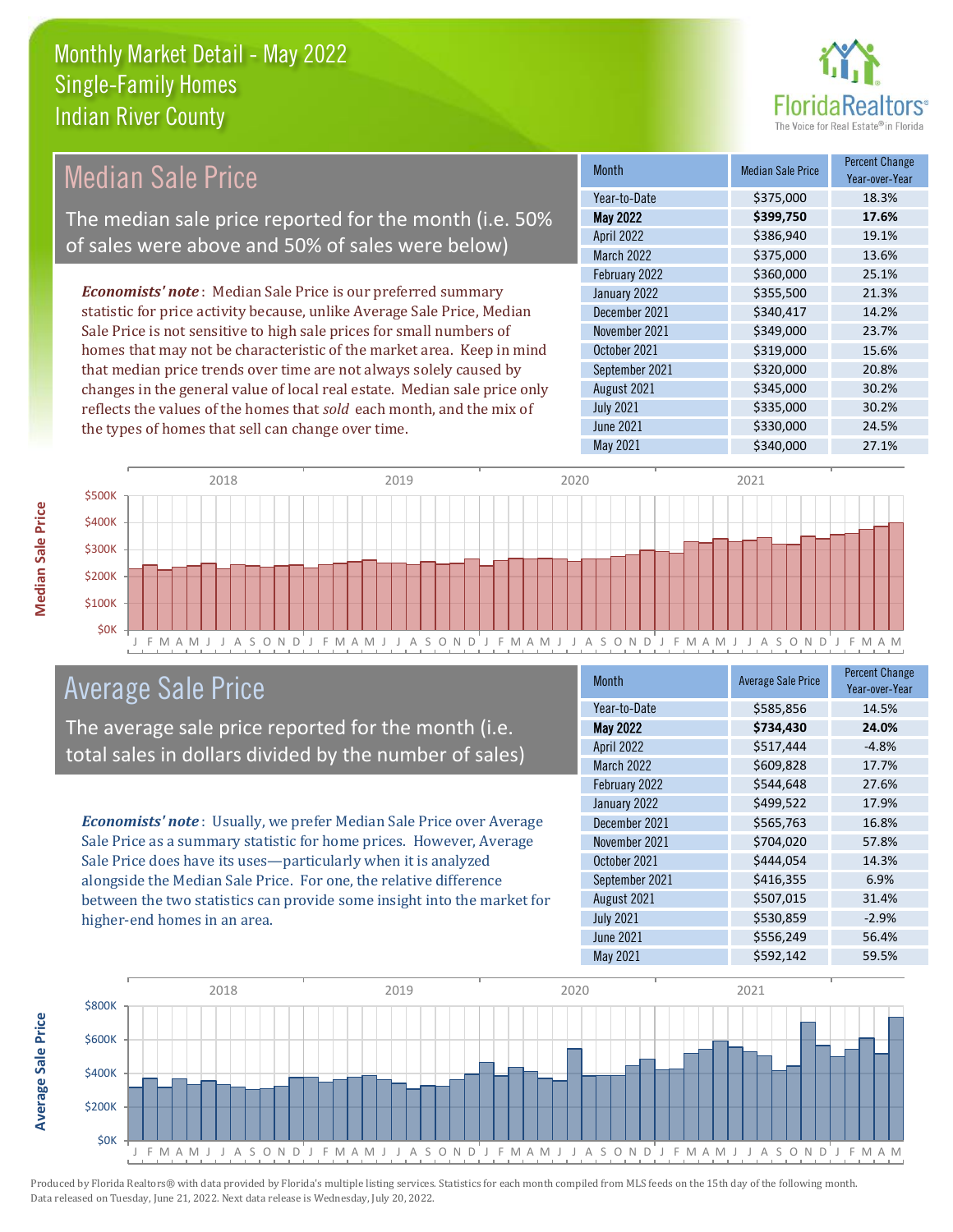

## Dollar Volume

The sum of the sale prices for all sales which closed during the month

*Economists' note* : Dollar Volume is simply the sum of all sale prices in a given time period, and can quickly be calculated by multiplying Closed Sales by Average Sale Price. It is a strong indicator of the health of the real estate industry in a market, and is of particular interest to real estate professionals, investors, analysts, and government agencies. Potential home sellers and home buyers, on the other hand, will likely be better served by paying attention to trends in the two components of Dollar Volume (i.e. sales and prices) individually.

| <b>Month</b>      | Dollar Volume   | <b>Percent Change</b><br>Year-over-Year |
|-------------------|-----------------|-----------------------------------------|
| Year-to-Date      | \$795.6 Million | $-10.4%$                                |
| <b>May 2022</b>   | \$202.7 Million | $-5.7%$                                 |
| April 2022        | \$157.8 Million | $-32.0%$                                |
| <b>March 2022</b> | \$206.1 Million | $-5.1%$                                 |
| February 2022     | \$116.6 Million | $-8.4%$                                 |
| January 2022      | \$112.4 Million | 15.9%                                   |
| December 2021     | \$173.1 Million | $-0.4%$                                 |
| November 2021     | \$192.9 Million | 36.0%                                   |
| October 2021      | \$112.3 Million | $-20.8%$                                |
| September 2021    | \$119.1 Million | $-14.3%$                                |
| August 2021       | \$156.7 Million | 19.4%                                   |
| <b>July 2021</b>  | \$178.9 Million | $-2.9%$                                 |
| <b>June 2021</b>  | \$223.6 Million | 119.0%                                  |
| May 2021          | \$214.9 Million | 158.4%                                  |



# Median Percent of Original List Price Received

The median of the sale price (as a percentage of the original list price) across all properties selling during the month

*Economists' note* : The Median Percent of Original List Price Received is useful as an indicator of market recovery, since it typically rises as buyers realize that the market may be moving away from them and they need to match the selling price (or better it) in order to get a contract on the house. This is usually the last measure to indicate a market has shifted from down to up, so it is what we would call a *lagging* indicator.

| <b>Month</b>      | Med. Pct. of Orig.<br><b>List Price Received</b> | <b>Percent Change</b><br>Year-over-Year |
|-------------------|--------------------------------------------------|-----------------------------------------|
| Year-to-Date      | 100.0%                                           | 1.4%                                    |
| <b>May 2022</b>   | 100.0%                                           | 0.0%                                    |
| April 2022        | 100.0%                                           | 1.1%                                    |
| <b>March 2022</b> | 100.0%                                           | 1.1%                                    |
| February 2022     | 100.0%                                           | 2.5%                                    |
| January 2022      | 100.0%                                           | 2.5%                                    |
| December 2021     | 100.0%                                           | 2.7%                                    |
| November 2021     | 100.0%                                           | 2.1%                                    |
| October 2021      | 100.0%                                           | 3.0%                                    |
| September 2021    | 100.0%                                           | 2.8%                                    |
| August 2021       | 100.0%                                           | 3.4%                                    |
| <b>July 2021</b>  | 100.0%                                           | 4.2%                                    |
| <b>June 2021</b>  | 100.0%                                           | 4.7%                                    |
| May 2021          | 100.0%                                           | 4.4%                                    |

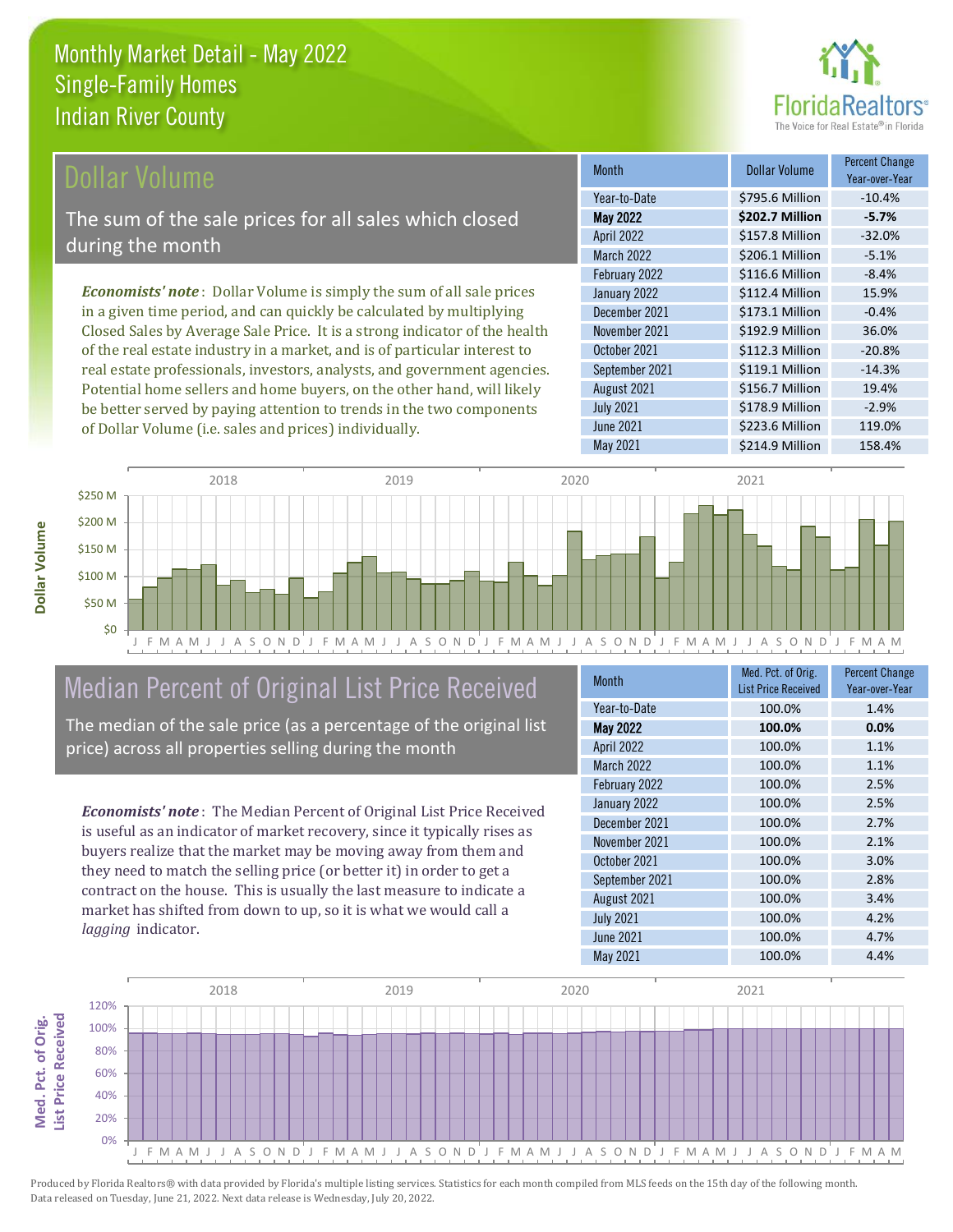

# **Median Time to Contract**

The median number of days between the listing date and contract date for all Closed Sales during the month

*Economists' note* : Like Time to Sale, Time to Contract is a measure of the length of the home selling process calculated for sales which closed during the month. The difference is that Time to Contract measures the number of days between the initial listing of a property and the signing of the contract which eventually led to the closing of the sale. When the gap between Median Time to Contract and Median Time to Sale grows, it is usually a sign of longer closing times and/or declining numbers of cash sales.

| <b>Month</b>      | <b>Median Time to</b><br>Contract | <b>Percent Change</b><br>Year-over-Year |
|-------------------|-----------------------------------|-----------------------------------------|
| Year-to-Date      | 15 Days                           | $-25.0%$                                |
| <b>May 2022</b>   | 13 Days                           | $-13.3%$                                |
| <b>April 2022</b> | 13 Days                           | 0.0%                                    |
| <b>March 2022</b> | 16 Days                           | $-27.3%$                                |
| February 2022     | 19 Days                           | $-32.1%$                                |
| January 2022      | 17 Days                           | $-37.0%$                                |
| December 2021     | 15 Days                           | $-44.4%$                                |
| November 2021     | 19 Days                           | $-32.1%$                                |
| October 2021      | 15 Days                           | $-59.5%$                                |
| September 2021    | 16 Days                           | $-61.0%$                                |
| August 2021       | 13 Days                           | $-75.0%$                                |
| <b>July 2021</b>  | 13 Days                           | $-82.2%$                                |
| <b>June 2021</b>  | 13 Days                           | $-78.7%$                                |
| May 2021          | 15 Days                           | $-64.3%$                                |



# Median Time to Sale

**Median Time to** 

**Median Time to** 

The median number of days between the listing date and closing date for all Closed Sales during the month

*Economists' note* : Time to Sale is a measure of the length of the home selling process, calculated as the number of days between the initial listing of a property and the closing of the sale. *Median* Time to Sale is the amount of time the "middle" property selling this month was on the market. That is, 50% of homes selling this month took *less* time to sell, and 50% of homes took *more* time to sell. Median Time to Sale gives a more accurate picture than Average Time to Sale, which can be skewed upward by small numbers of properties taking an abnormally long time to sell.

| Month             | <b>Median Time to Sale</b> | <b>Percent Change</b><br>Year-over-Year |
|-------------------|----------------------------|-----------------------------------------|
| Year-to-Date      | 56 Days                    | $-20.0%$                                |
| <b>May 2022</b>   | 52 Days                    | $-13.3%$                                |
| April 2022        | 54 Days                    | $-14.3%$                                |
| <b>March 2022</b> | 54 Days                    | $-29.9%$                                |
| February 2022     | 59 Days                    | $-24.4%$                                |
| January 2022      | 65 Days                    | $-16.7%$                                |
| December 2021     | 60 Days                    | $-22.1%$                                |
| November 2021     | 59 Days                    | $-14.5%$                                |
| October 2021      | 56 Days                    | $-36.4%$                                |
| September 2021    | 59 Days                    | $-34.4%$                                |
| August 2021       | 58 Days                    | $-44.2%$                                |
| <b>July 2021</b>  | 61 Days                    | $-48.7%$                                |
| <b>June 2021</b>  | 62 Days                    | $-39.8%$                                |
| May 2021          | 60 Days                    | $-33.3%$                                |

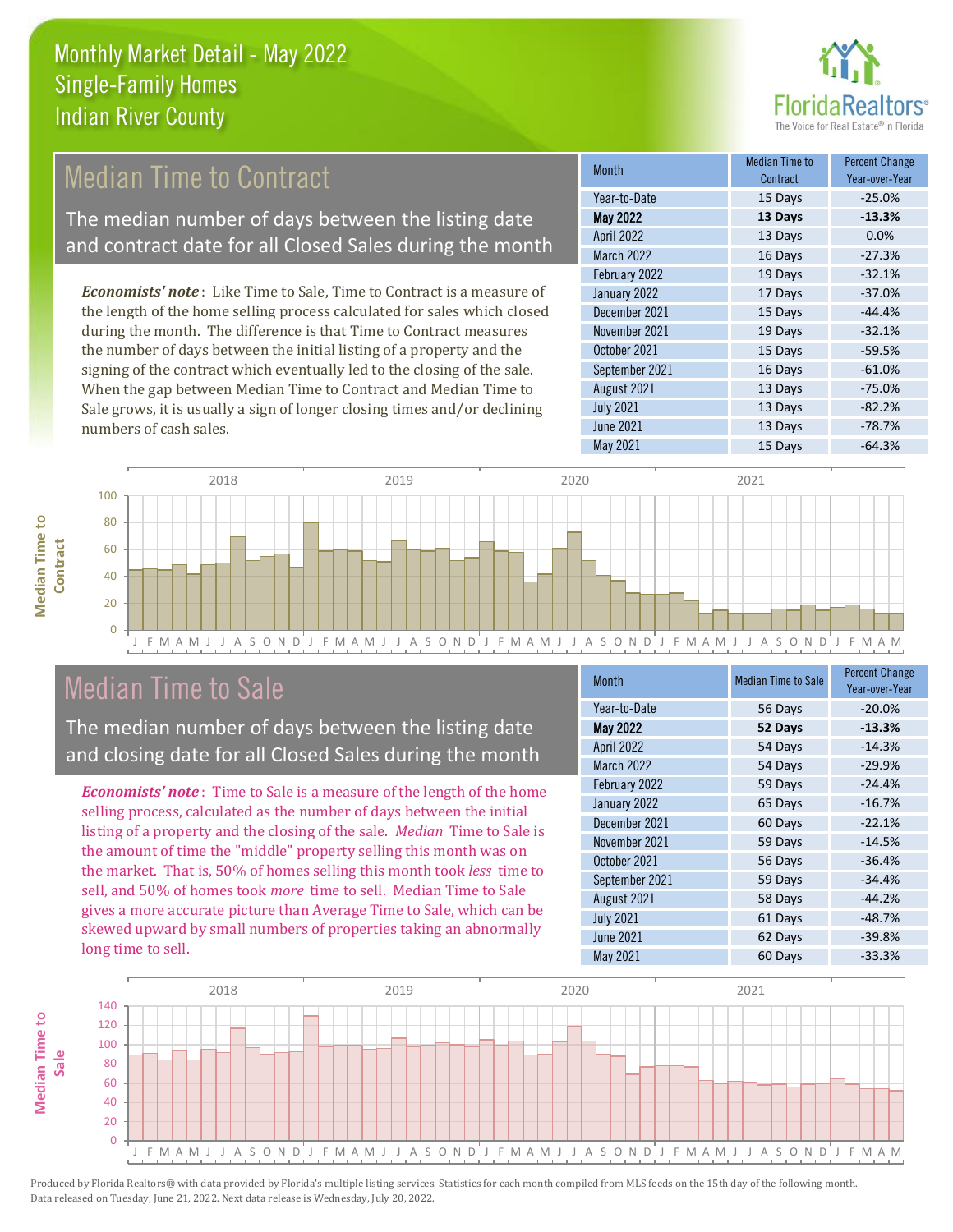distressed properties for sale.



| <b>New Pending Sales</b>                                                       | <b>Month</b>      | <b>New Pending Sales</b> | <b>Percent Change</b><br>Year-over-Year |
|--------------------------------------------------------------------------------|-------------------|--------------------------|-----------------------------------------|
|                                                                                | Year-to-Date      | 1,499                    | $-31.0%$                                |
| The number of listed properties that went under                                | <b>May 2022</b>   | 295                      | $-26.1%$                                |
| contract during the month                                                      | April 2022        | 279                      | $-29.0%$                                |
|                                                                                | <b>March 2022</b> | 327                      | $-33.3%$                                |
|                                                                                | February 2022     | 322                      | $-32.1%$                                |
| <b>Economists' note</b> : Because of the typical length of time it takes for a | January 2022      | 276                      | $-33.8%$                                |
| sale to close, economists consider Pending Sales to be a decent                | December 2021     | 224                      | $-17.3%$                                |
| indicator of potential future Closed Sales. It is important to bear in         | November 2021     | 299                      | $-6.6%$                                 |
| mind, however, that not all Pending Sales will be closed successfully.         | October 2021      | 294                      | $-26.3%$                                |
| So, the effectiveness of Pending Sales as a future indicator of Closed         | September 2021    | 279                      | $-24.2%$                                |
| Sales is susceptible to changes in market conditions such as the               | August 2021       | 284                      | $-31.9%$                                |



# New Listings

The number of properties put onto the market during the month

availability of financing for homebuyers and the inventory of

*Economists' note* : New Listings tend to rise in delayed response to increasing prices, so they are often seen as a lagging indicator of market health. As prices rise, potential sellers raise their estimations of value—and in the most recent cycle, rising prices have freed up many potential sellers who were previously underwater on their mortgages. Note that in our calculations, we take care to not include properties that were recently taken off the market and quickly relisted, since these are not really *new* listings.

| <b>Month</b>      | <b>New Listings</b> | <b>Percent Change</b><br>Year-over-Year |
|-------------------|---------------------|-----------------------------------------|
| Year-to-Date      | 1,652               | $-14.1%$                                |
| <b>May 2022</b>   | 364                 | 10.6%                                   |
| <b>April 2022</b> | 334                 | $-9.2%$                                 |
| <b>March 2022</b> | 339                 | $-29.2%$                                |
| February 2022     | 323                 | $-19.9%$                                |
| January 2022      | 292                 | $-15.1%$                                |
| December 2021     | 213                 | $-19.0%$                                |
| November 2021     | 271                 | $-9.1%$                                 |
| October 2021      | 304                 | $-14.6%$                                |
| September 2021    | 297                 | $-17.0%$                                |
| August 2021       | 313                 | $-2.5%$                                 |
| <b>July 2021</b>  | 358                 | 9.5%                                    |
| June 2021         | 369                 | 0.3%                                    |
| May 2021          | 329                 | $-36.5%$                                |

July 2021 294  $-22.0\%$ June 2021 332 -17.6%



Produced by Florida Realtors® with data provided by Florida's multiple listing services. Statistics for each month compiled from MLS feeds on the 15th day of the following month. Data released on Tuesday, June 21, 2022. Next data release is Wednesday, July 20, 2022.

**New Listings**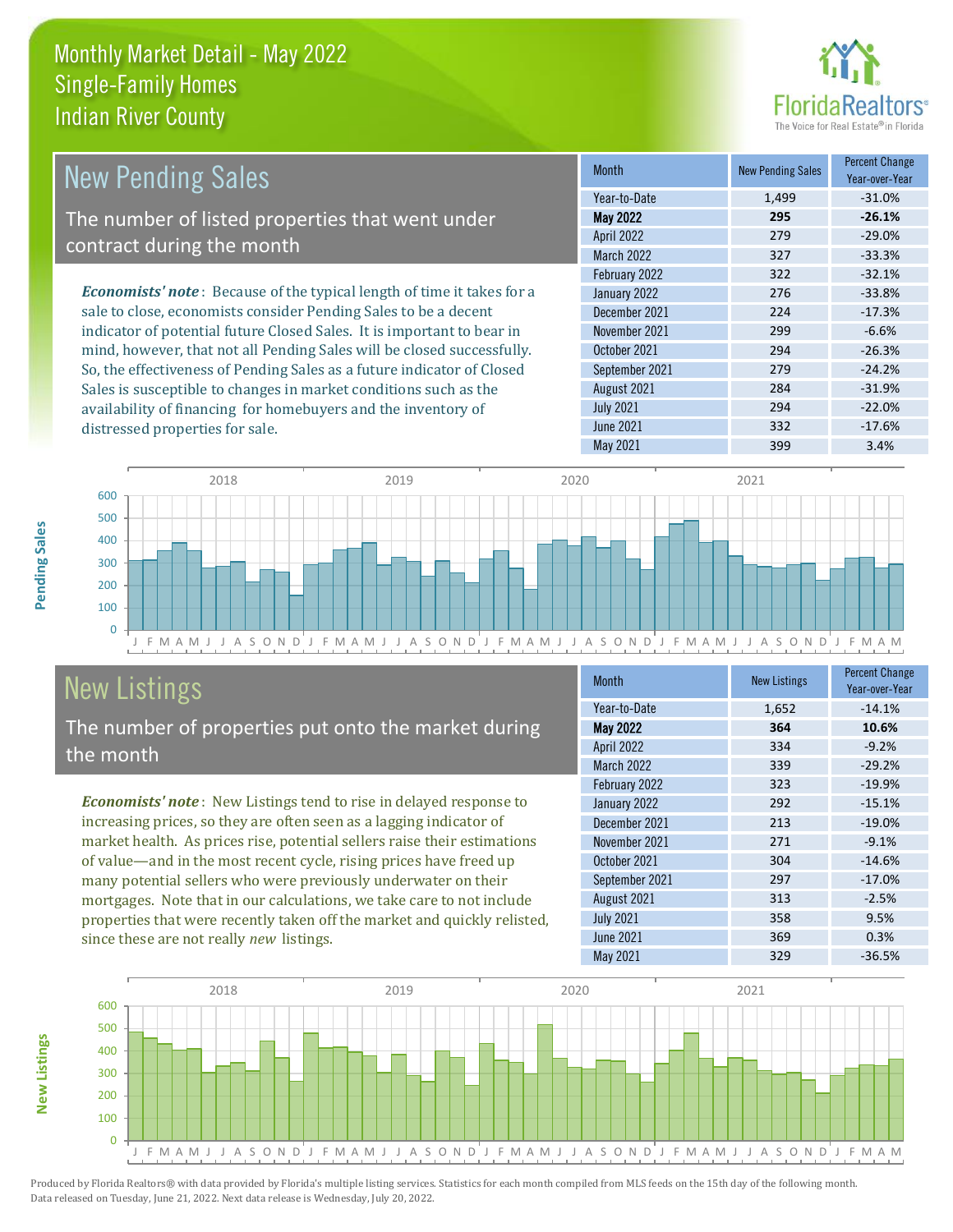

# Inventory (Active Listings)

The number of property listings active at the end of the month

*Economists' note* : There are a number of ways to define and calculate Inventory. Our method is to simply count the number of active listings on the last day of the month, and hold this number to compare with the same month the following year. Inventory rises when New Listings are outpacing the number of listings that go off-market (regardless of whether they actually sell). Likewise, it falls when New Listings aren't keeping up with the rate at which homes are going off-market.

| <b>Month</b>             | Inventory | <b>Percent Change</b><br>Year-over-Year |
|--------------------------|-----------|-----------------------------------------|
| <b>YTD (Monthly Avg)</b> | 376       | $-21.7%$                                |
| <b>May 2022</b>          | 457       | 36.4%                                   |
| April 2022               | 385       | $-6.8%$                                 |
| <b>March 2022</b>        | 336       | $-31.3%$                                |
| February 2022            | 345       | $-36.7%$                                |
| January 2022             | 358       | $-42.2%$                                |
| December 2021            | 331       | $-52.2%$                                |
| November 2021            | 355       | $-51.6%$                                |
| October 2021             | 403       | $-47.9%$                                |
| September 2021           | 424       | $-49.8%$                                |
| August 2021              | 420       | $-52.5%$                                |
| <b>July 2021</b>         | 418       | $-60.3%$                                |
| <b>June 2021</b>         | 369       | $-67.9%$                                |
| May 2021                 | 335       | $-77.2%$                                |



# Months Supply of Inventory

An estimate of the number of months it will take to deplete the current Inventory given recent sales rates

*Economists' note* : MSI is a useful indicator of market conditions. The benchmark for a balanced market (favoring neither buyer nor seller) is 5.5 months of inventory. Anything higher is traditionally a buyers' market, and anything lower is a sellers' market. There is no single accepted way of calculating MSI. A common method is to divide current Inventory by the most recent month's Closed Sales count, but this count is a usually poor predictor of future Closed Sales due to seasonal cycles. To eliminate seasonal effects, we use the 12-month average of monthly Closed Sales instead.

| <b>Month</b>             | <b>Months Supply</b> | <b>Percent Change</b><br>Year-over-Year |
|--------------------------|----------------------|-----------------------------------------|
| <b>YTD (Monthly Avg)</b> | 1.2                  | $-25.0%$                                |
| <b>May 2022</b>          | 1.6                  | 60.0%                                   |
| April 2022               | 1.3                  | 0.0%                                    |
| March 2022               | 1.1                  | $-31.3%$                                |
| February 2022            | 1.1                  | $-38.9%$                                |
| January 2022             | 1.1                  | $-47.6%$                                |
| December 2021            | 1.0                  | $-56.5%$                                |
| November 2021            | 1.1                  | $-56.0%$                                |
| October 2021             | 1.2                  | $-55.6%$                                |
| September 2021           | 1.2                  | $-61.3%$                                |
| August 2021              | 1.2                  | $-63.6%$                                |
| <b>July 2021</b>         | 1.2                  | $-70.0%$                                |
| <b>June 2021</b>         | 1.1                  | $-75.0%$                                |
| <b>May 2021</b>          | 1.0                  | $-81.8%$                                |

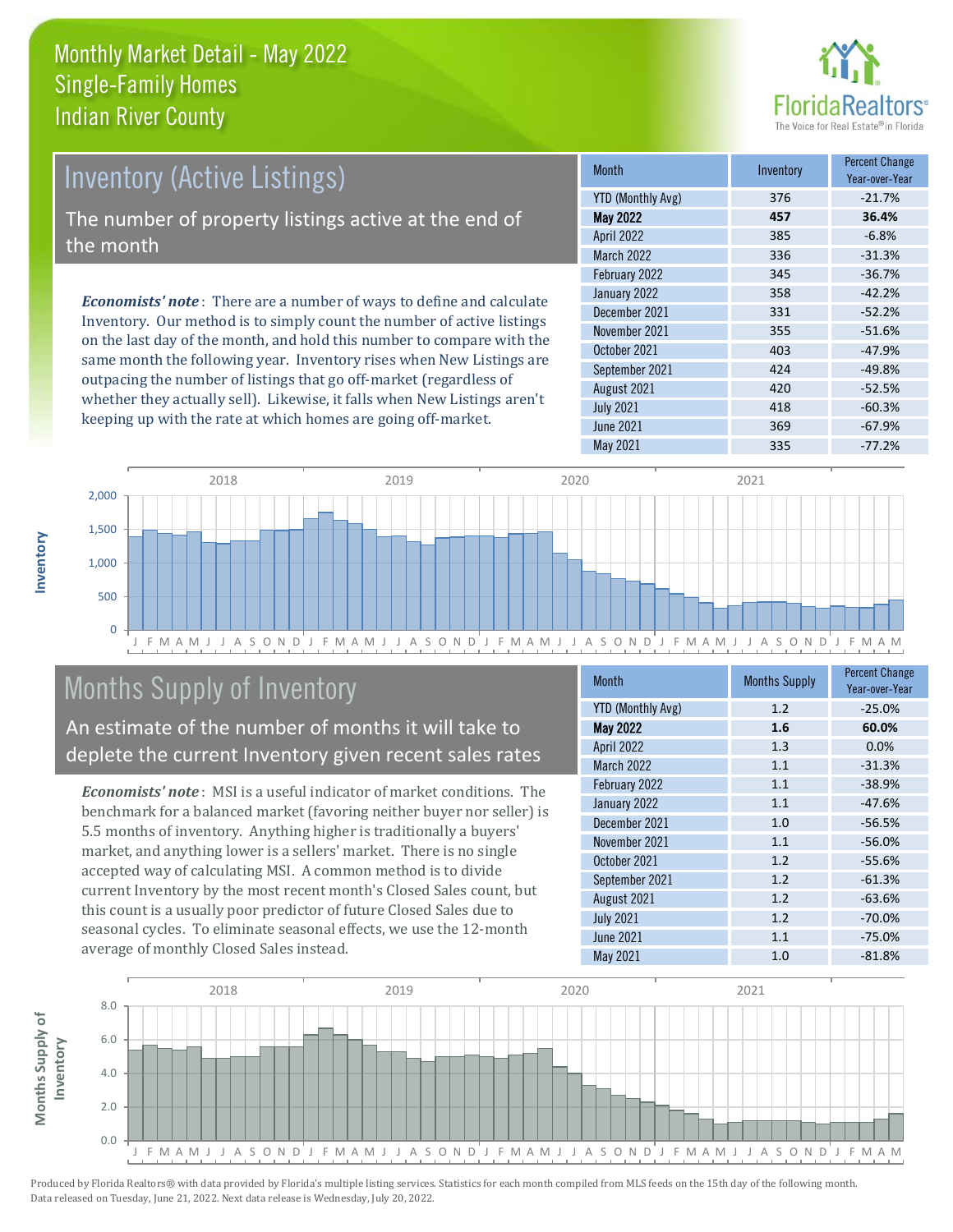

#### *Economists' note:* Closed Sales are one of the simplest—yet most important—indicators for the residential real estate market. When comparing Closed Sales across markets of different sizes, we recommend comparing the percent changes in sales rather than the number of sales. Closed Sales (and many other market metrics) are affected by seasonal cycles, so actual trends are more accurately represented by year-over-year changes (i.e. comparing a month's sales to the amount of sales in the same month in the previous year), rather than changes from one month to the next. \$1,000,000 or more 31 31 -16.2% \$250,000 - \$299,999 27 -60.3% \$300,000 - \$399,999 80 -5.9% \$400,000 - \$599,999 76 40.7% \$600,000 - \$999,999 31 -34.0% \$150,000 - \$199,999 10 -67.7% \$200,000 - \$249,999 16 -54.3% \$100,000 - \$149,999 5 0.0% Sale Price Closed Sales Percent Change Year-over-Year Less than \$50,000 0 0 N/A  $$50.000 - $99.999$  0  $-100.0\%$ Closed Sales by Sale Price The number of sales transactions which closed during the month



## Median Time to Contract by Sale Price The median number of days between the listing date and contract date for all Closed Sales during the month

*Economists' note* : Like Time to Sale, Time to Contract is a measure of the length of the home selling process calculated for sales which closed during the month. The difference is that Time to Contract measures the number of days between the initial listing of a property and the signing of the contract which eventually led to the closing of the sale. When the gap between Median Time to Contract and Median Time to Sale grows, it is usually a sign of longer closing times and/or declining numbers of cash sales.

| <b>Sale Price</b>     | <b>Median Time to</b><br>Contract | <b>Percent Change</b><br>Year-over-Year |
|-----------------------|-----------------------------------|-----------------------------------------|
| Less than \$50,000    | (No Sales)                        | N/A                                     |
| $$50,000 - $99,999$   | (No Sales)                        | N/A                                     |
| $$100,000 - $149,999$ | 28 Days                           | 33.3%                                   |
| $$150,000 - $199,999$ | 26 Days                           | 116.7%                                  |
| \$200,000 - \$249,999 | 8 Days                            | $-27.3%$                                |
| \$250,000 - \$299,999 | 12 Days                           | 71.4%                                   |
| \$300,000 - \$399,999 | 13 Days                           | 8.3%                                    |
| \$400,000 - \$599,999 | 10 Days                           | $-50.0\%$                               |
| \$600,000 - \$999,999 | 21 Days                           | $-8.7%$                                 |
| \$1,000,000 or more   | 21 Days                           | $-41.7%$                                |



**Closed Sales**

**Median Time to Contract**

**Median Time to Contract**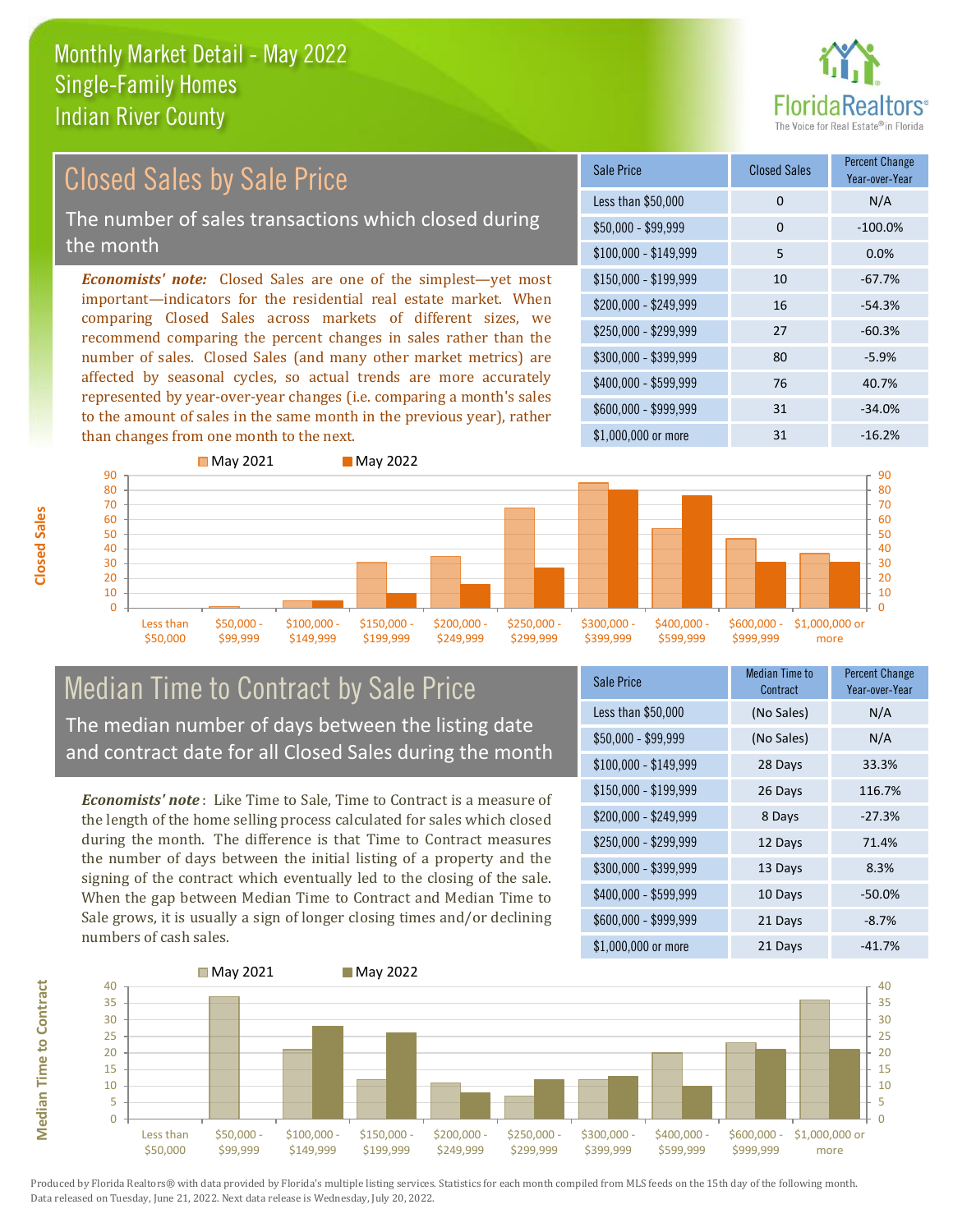

# New Listings by Initial Listing Price The number of properties put onto the market during

the month

*Economists' note:* New Listings tend to rise in delayed response to increasing prices, so they are often seen as a lagging indicator of market health. As prices rise, potential sellers raise their estimations of value—and in the most recent cycle, rising prices have freed up many potential sellers who were previously underwater on their mortgages. Note that in our calculations, we take care to not include properties that were recently taken off the market and quickly relisted, since these are not really *new* listings.

| <b>Initial Listing Price</b> | <b>New Listings</b> | <b>Percent Change</b><br>Year-over-Year |
|------------------------------|---------------------|-----------------------------------------|
| Less than \$50,000           | 0                   | N/A                                     |
| $$50,000 - $99,999$          | $\mathcal{P}$       | 100.0%                                  |
| $$100,000 - $149,999$        | 3                   | $-40.0%$                                |
| $$150,000 - $199,999$        | $\overline{2}$      | $-93.1%$                                |
| \$200,000 - \$249,999        | 26                  | $-18.8%$                                |
| \$250,000 - \$299,999        | 38                  | $-35.6%$                                |
| \$300,000 - \$399,999        | 104                 | 55.2%                                   |
| \$400,000 - \$599,999        | 95                  | 48.4%                                   |
| \$600,000 - \$999,999        | 48                  | 50.0%                                   |
| \$1,000,000 or more          | 46                  | 15.0%                                   |



**Inventory**



### Inventory by Current Listing Price The number of property listings active at the end of the month

*Economists' note* : There are a number of ways to define and calculate Inventory. Our method is to simply count the number of active listings on the last day of the month, and hold this number to compare with the same month the following year. Inventory rises when New Listings are outpacing the number of listings that go off-market (regardless of whether they actually sell). Likewise, it falls when New Listings aren't keeping up with the rate at which homes are going off-market.

| <b>Current Listing Price</b> | Inventory | <b>Percent Change</b><br>Year-over-Year |
|------------------------------|-----------|-----------------------------------------|
| Less than \$50,000           | $\Omega$  | N/A                                     |
| $$50,000 - $99,999$          | 0         | N/A                                     |
| $$100,000 - $149,999$        | 0         | $-100.0%$                               |
| $$150,000 - $199,999$        | 3         | $-83.3%$                                |
| \$200,000 - \$249,999        | 24        | $-11.1%$                                |
| \$250,000 - \$299,999        | 39        | 11.4%                                   |
| \$300,000 - \$399,999        | 112       | 86.7%                                   |
| \$400,000 - \$599,999        | 115       | 130.0%                                  |
| \$600,000 - \$999,999        | 68        | 41.7%                                   |
| \$1,000,000 or more          | 96        | 7.9%                                    |